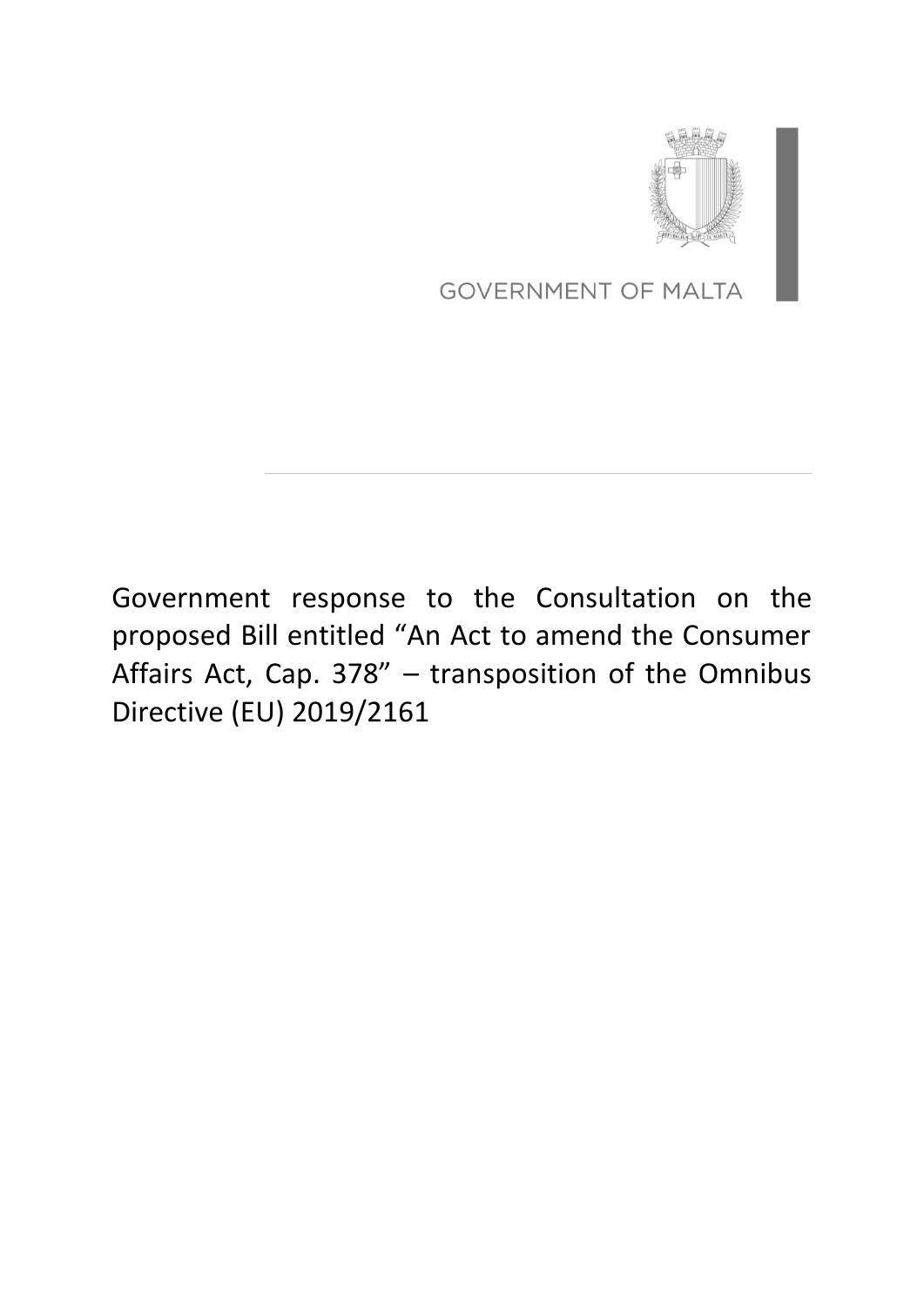*22 February, 2022*

*Ministry for Tourism and Consumer Protection 233, Republic Street Valletta VLT 1116*

This publication (excluding Logos) may be re-used free of charge in any format or medium provided that it is re-used accurately and not used in a misleading context. This material must be acknowledged as Government of Malta and the title of the publication specified.

Any queries regarding this publication should be sent at: **onlineconsultations@gov.mt**.

Published by the Ministry for Tourism and Consumer Protection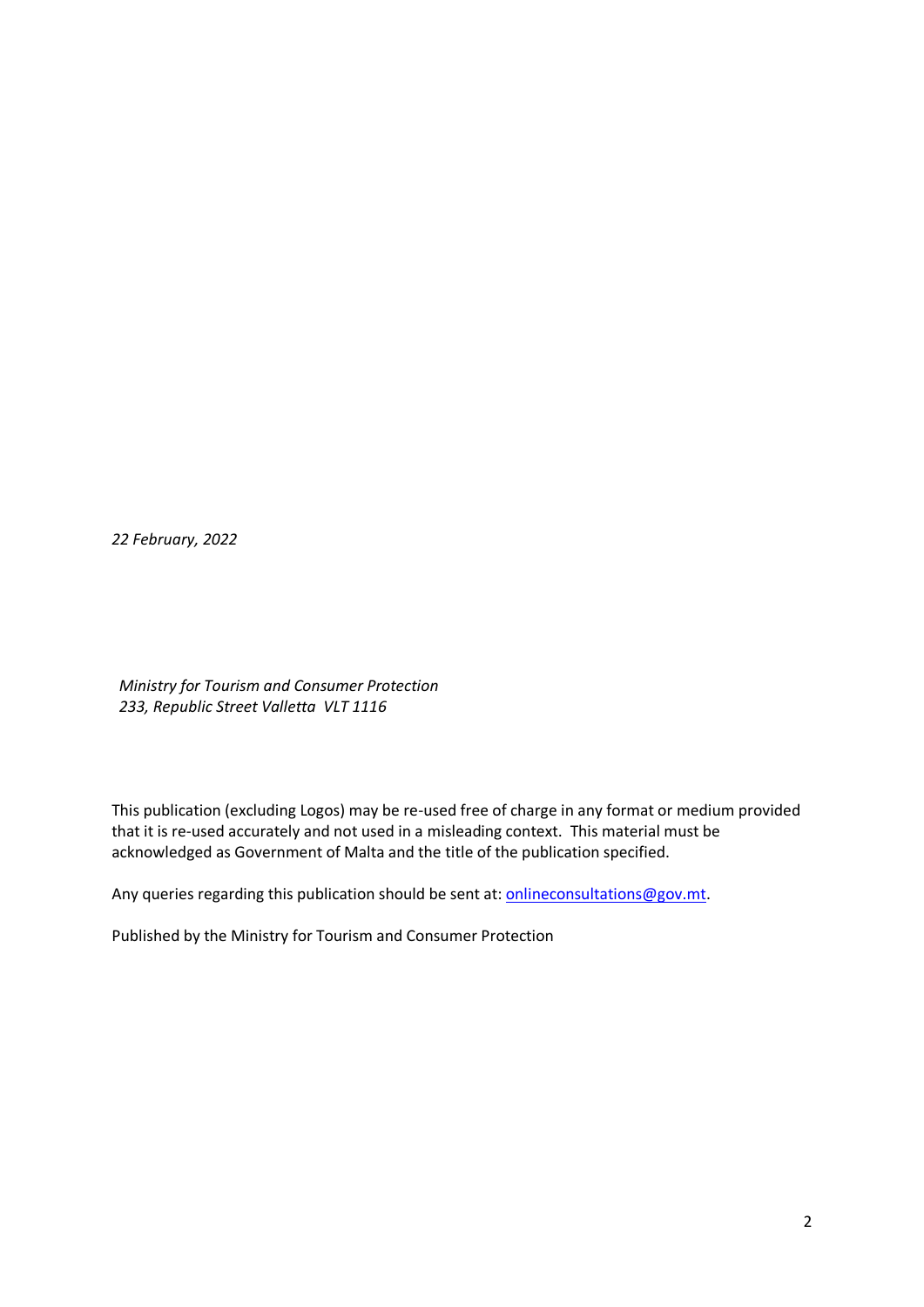## <span id="page-2-0"></span>Contents

### **CONTENTS**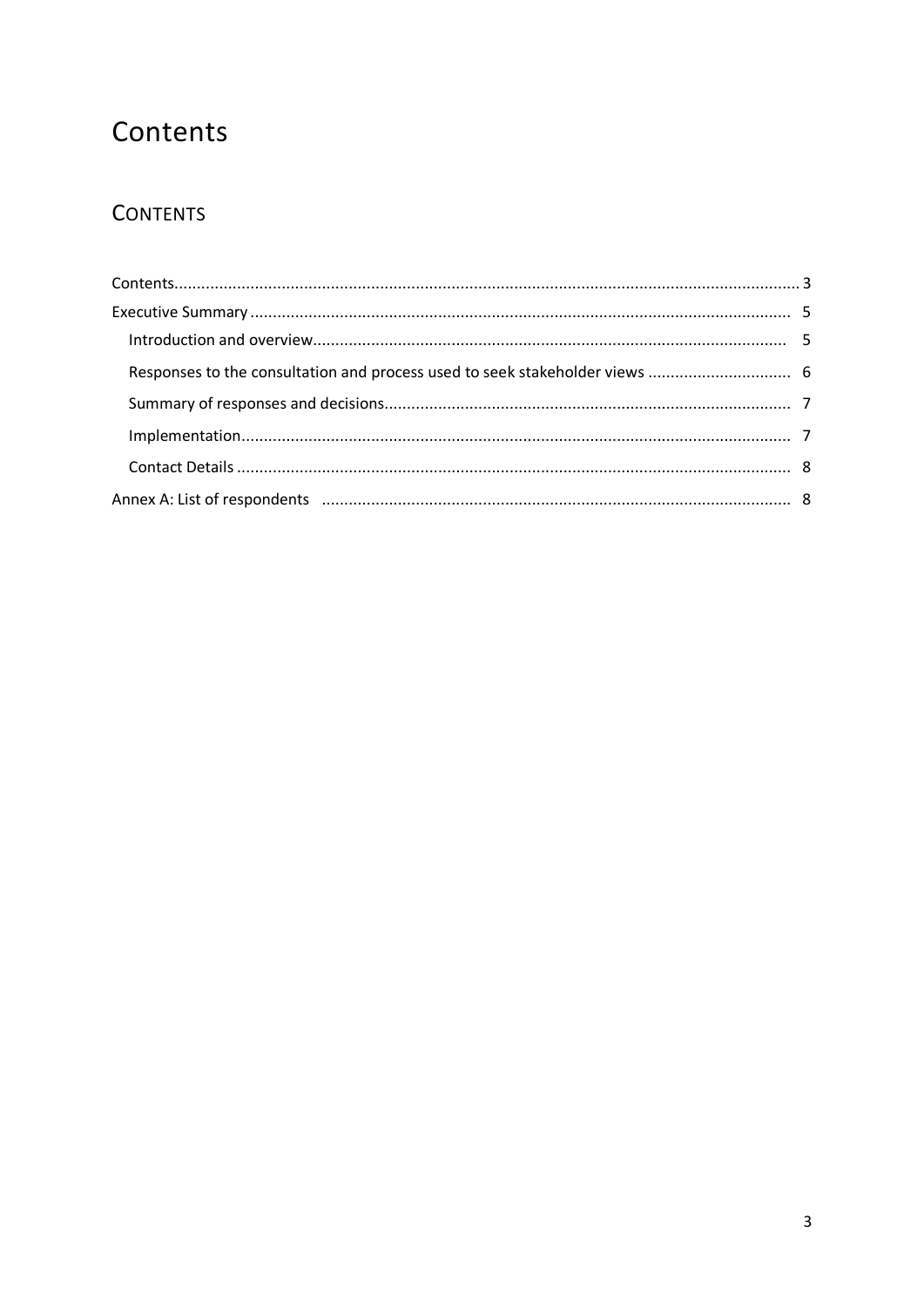## <span id="page-3-0"></span>**Executive Summary**

#### <span id="page-3-1"></span>**Introduction and overview**

#### 1. A brief introduction about the subject.

The proposed Bill entitled "An Act to amend the Consumer Affairs Act, Cap. 378." (the Consumer Affairs (Amendment No. 2) Act, 2021", hereinafter referred to as the proposed Bill, is intended to transpose and to implement Directive (EU) 2019/2161 of the European Parliament and of the Council of 27 November 2019 amending Council Directive 93/13/EEC and Directives 98/6/EC, 2005/29/EC and 2011/83/EU of the European Parliament and of the Council as regards the better enforcement and modernisation of Union consumer protection rules, namely the [Omnibus](https://eur-lex.europa.eu/legal-content/EN/TXT/PDF/?uri=CELEX:32019L2161&from=EN)  [Directive;](https://eur-lex.europa.eu/legal-content/EN/TXT/PDF/?uri=CELEX:32019L2161&from=EN) and to introduce necessary and consequential amendments with regard to subsidiary legislation made under the Consumer Affairs Act, hereinafter referred to as the Act.

The Omnibus Directive amends the Unfair Contract Terms Directive 93/13/EEC, the Price Indications Directive 98/6/EC, the Unfair Commercial Practices Directive 2005/29/EC and the Consumer Rights Directive 2011/83/EU.

Part I of the proposed Bill introduces amendments to the Act, and Part II amends the subsidiary legislation made under the Act.

Part I includes amendments to the provisions in article 106A of the Act with regards to 'Penalties' that may be imposed by the Civil Court, and establishes that when fines are to be imposed in accordance with Article 21 of the [Consumer Protection Co-operation Regulation,](https://eur-lex.europa.eu/legal-content/EN/TXT/PDF/?uri=CELEX:32017R2394&from=EN) the maximum amount of such fines shall be at least 4% of the trader's annual turnover in the Member State or Member States concerned, provided that where such information is not available the maximum amount of the fine shall be at least €2 million.

Furthermore, the provisions relative to Part VIII on "Unfair Commercial Practices and illicit schemes" is being amended to include and update the definition of 'product' to also include digital products and digital services; and the inclusion of the new definitions "online marketplace" and "ranking".

A new provision is added in article 51C relative to misleading actions with regard to dual quality of goods.

In article 51D(3) relative to misleading omissions and material information, paragraph (d) is being amended to remove the requirement to have the complaint handling policy. A new paragraph (f) is being added, which paragraph establishes that with regard to products offered on online marketplaces, the information on whether the third party offering the products is a trader or not, on the basis of the declaration of that third party to the provider of the online marketplace, is to be considered as material information.

A new sub-article (3A) is also being added to article 51D wherein this sub-article establishes provisions relative to ranking of commercial offers within online search results. Furthermore, a new sub-article (5) is added with regard to consumer reviews of products and the information to be provided by the trader.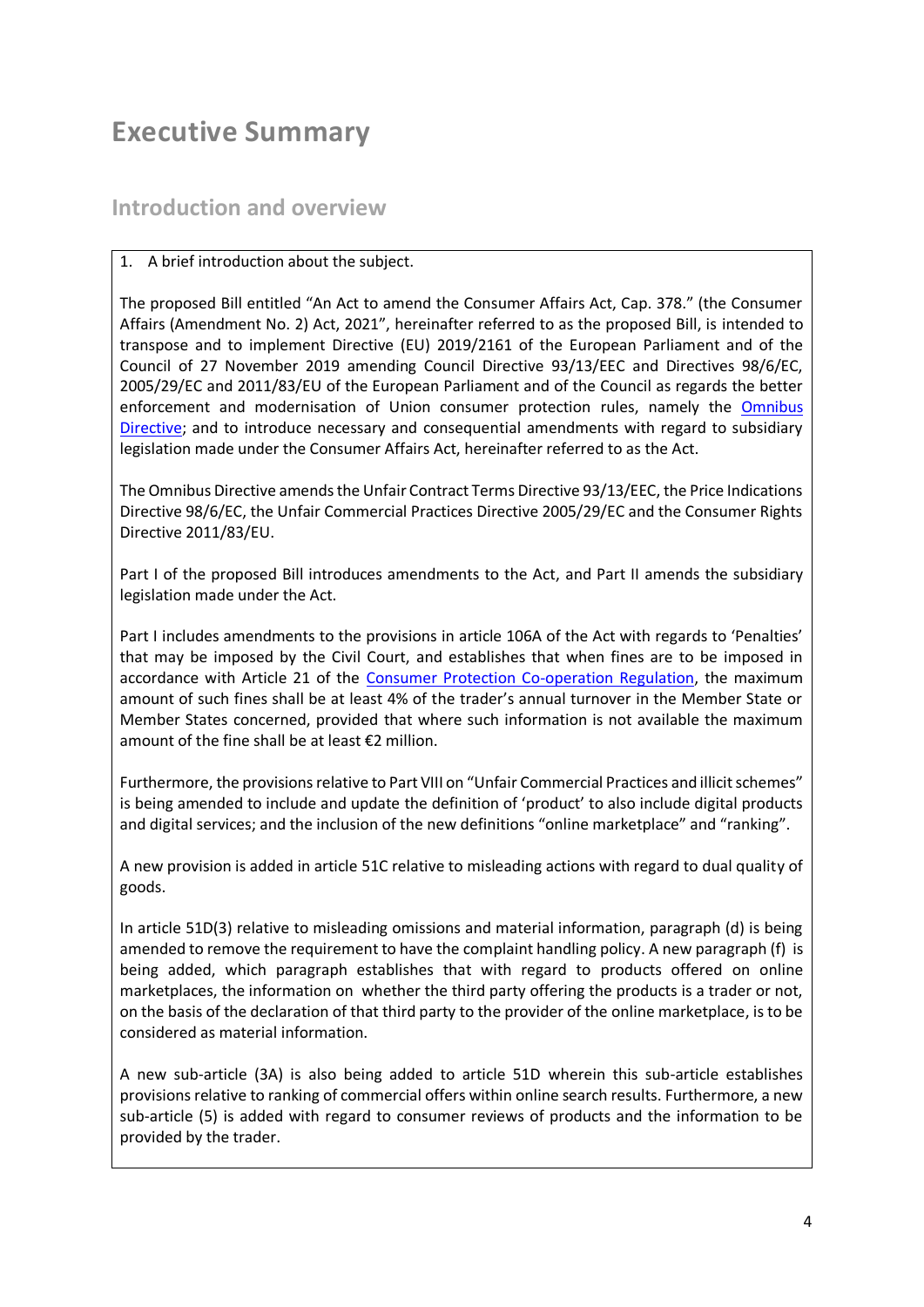In the First Schedule of the Act, that enlists those commercial practices that are in all circumstances regarded as unfair, four new paragraphs are added as paragraphs 11A, 23A, 23B and 23C.

In order to transpose and implement Article 3 of the Directive relative to redress for consumers harmed by unfair commercial practices, in article 21 of the Act on the determination of disputes before the Consumer Claims Tribunal, a new proviso is being introduced to ensure that when determining issues in disputes that concern harm suffered by consumers resulting from unfair commercial practices, the Consumer Claims Tribunal shall order proportionate and effective remedies.

Part II of the proposed Bill establishes the consequential amendments with regard to the subsidiary legislation made under the Act, namely the Consumer Affairs Act (Price Indication) Regulations (Subsidiary Legislation (S.L.) 378.09) and the Consumer Rights Regulations (Subsidiary Legislation 378.17) to transpose and implement the relevant Directive's provisions.

With regard to the S.L.378.09, a new regulation 5A to address 'price reductions' is being added to fully transpose the Directive. This new regulation establishes that announcements of a price reduction shall indicate the prior price applied by the trader during a period of time not shorter than 30 days prior to the application of the price reduction. The proposed Bill also includes three provisos which provide for different rules for products which deteriorate quickly, and to establish other rules for products which have been on the market for less than 30 days, and where the price reduction is progressively increased.

Other amendments to S.L.378.09 are in regulation 9 relative to offences. The first amendment refers to the commencement of proceedings, whilst the second amendment refers to minimum and maximum amounts of fines for the first, and second and subsequent convictions; and the deletion of the suspension of any licence or other authorization. Another amendment refers to the publication of the Court's judgement. Additionally, and in line with the Directive, a list of nonexhaustive and indicative criteria is being included, which is to be taken into account by the Court when imposing a fine.

As to S.L.378.17, a number of new definitions which are already defined in the Digital Content Directive have been included, to reflect the extension of the scope of the Consumer Rights Regulations to cover contracts under which the trader supplies or undertakes to supply digital content or a digital service to the consumer.

The applicability provisions of these Regulations are also being updated to reflect the extension of the scope, and in regulations 4 and 5 relative to information requirements, respectively for contracts other than distance or off-premises contracts and for distance and off-premises contracts, a number of provisions are being updated to reflect the inclusion of digital contracts and digital services. A new regulation 5A with regards to additional specific information requirements for contracts concluded on online marketplaces is being added.

Regulations 8 and 9, respectively regarding off-premises and distance contracts, are being updated to clarify that other than the consumer's express request on a durable medium as in the current regulation, the consumer has to also acknowledge that once the contract has been fully performed by the trader, the consumer will no longer have the right of withdrawal.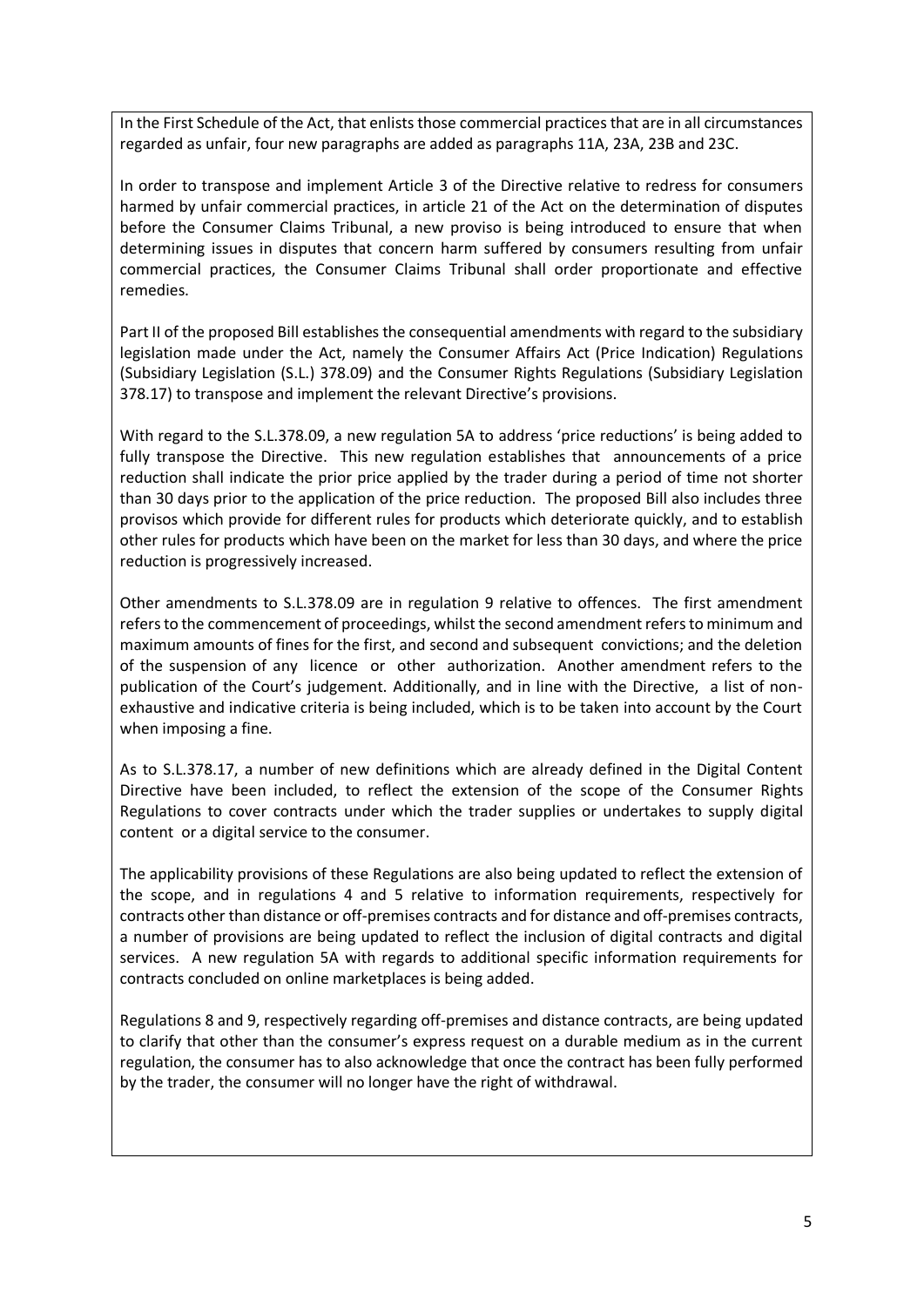The proposed Bill includes the extension of the withdrawal period of 14 days to 30 days for contracts concluded in the context of unsolicited visits by a trader to a consumer's home or excursions organised by a trader with the aim or effect of promoting or selling products to consumers. Such update is reflected in regulations 10, 12, 16 and 18.

In regulation 15 relative to the obligations of the trader in the event of withdrawal, new subregulations are added to cover contracts under which the trader supplies or undertakes to supply digital content which is not supplied on a tangible medium or a digital service to the consumer, and the consumer provides or undertakes to provide personal data to the trader instead of paying a price. Regulation 16 relative to the consumer's obligations in the event of withdrawal are also being updated. Furthermore, regulation 18 on the exceptions from the right of withdrawal are also being amended for clarification purposes.

2. The public consultation date. Include the objective and purpose of the public consultation.

On the 7th December 2021 the Government published a consultation with regard to the Bill entitled "An Act to amend the Consumer Affairs Act, Cap. 378":

- to transpose and implement the Omnibus Directive (EU) 2019/2161); and
- to make ancillary and consequential provisions thereto.

3. This consultation sought views on:

- the transposition and the implementation of Directive (EU) 2019/2161 of the European Parliament and of the Council of 27 November 2019 amending Council Directive 93/13/EEC and Directives 98/6/EC, 2005/29/EC and 2011/83/EU of the European Parliament and of the Council as regards the better enforcement and modernisation of Union consumer protection rules, namely the Omnibus Directive; and
- the amendments with regard to ancillary and consequential provisions relative to the above-mentioned legislations and related ones.

### <span id="page-5-0"></span>**Responses to the consultation and process used to seek stakeholder views**

This document is the Government Response to this consultation and sets out the Government's decisions on these matters.

4. The closing date of the public consultation. Which methods were used to receive the feedback. The total amount of responses. From whom you received the feedback.

The consultation process closed on the 10th January, 2022. The consultation document and the reply form were available online and responses were accepted electronically and on paper. In total, there was one response. The response was from a consumers' association.

The respondent is indicated in Annex A.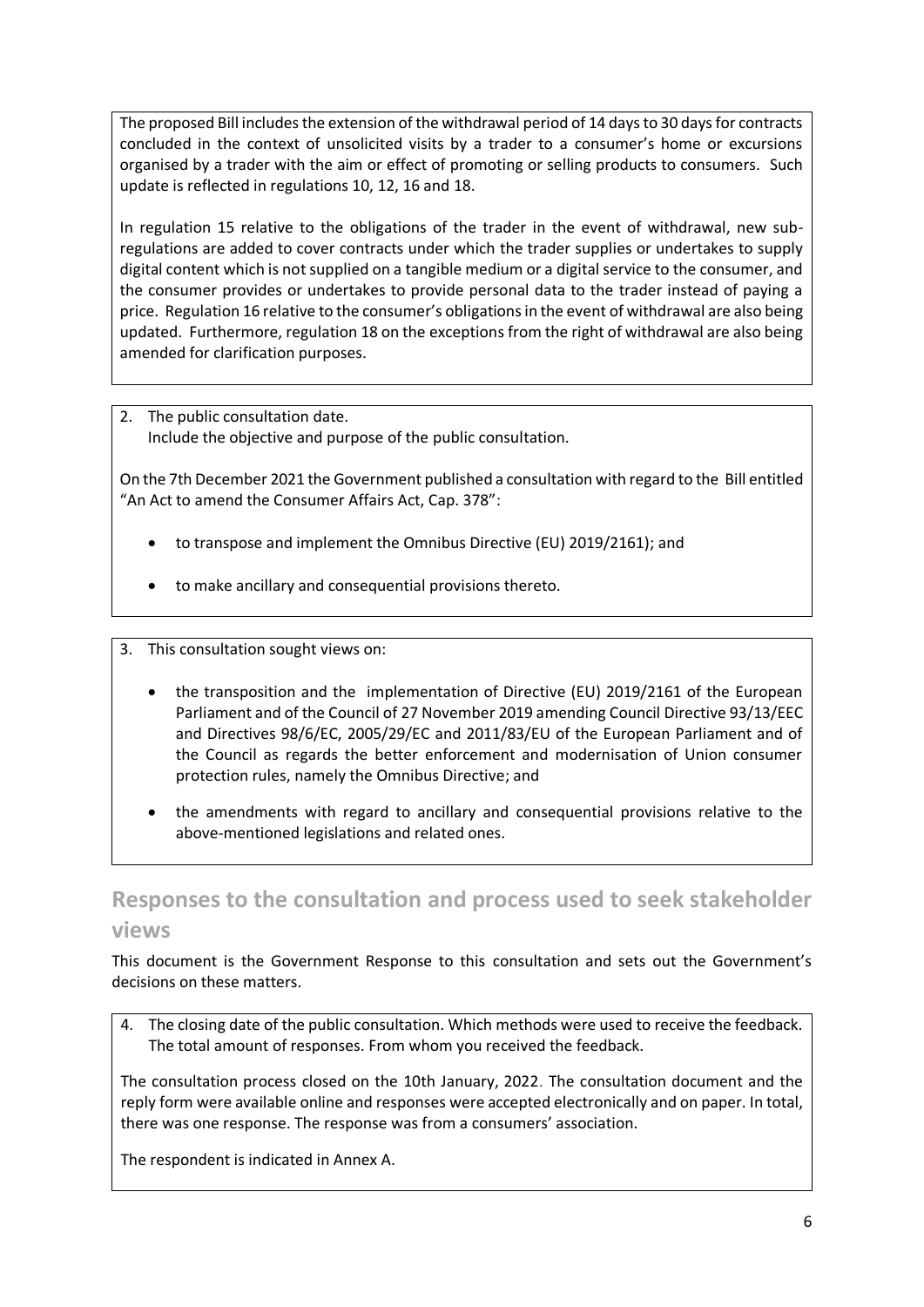5. Include (if any) meetings with stakeholders and list who the stakeholders were.

No meetings were held during the consultation period.

#### <span id="page-6-0"></span>**Summary of responses and decisions**

The following is a summary of the consultation responses received. We would like to thank all those who took the time to respond to the consultation and participate in stakeholder meetings around the consultation exercise.

6. Statistics.

- Total feedback received: 1
- Total feedback received by individuals: 0
- Total feedback received by organisations: 1
- Total feedback received through email: 1
- Total feedback received through online form: 0
- Total feedback received by post: 0

7. Summary of feedback received.

The respondent provided a 95% favourable response.

8. Your assessment and the Government's decision (list the Government's decisions).

Having reviewed the response, the following update will be considered, namely that the nonexhaustive and indicative criteria for the establishment of the final penalty to be imposed by the Civil Court (Commercial Section) on any infringement of the Consumer Affairs Act or any Regulations made thereunder shall, where applicable, be taken into consideration, unless a different criteria is prescribed in the specific Regulations.

Moreover, following the respondent's submission regarding the simplifaction of the legal provisions, the user guidelines that will be issued in terms of Cap. 512 will be providing the necessary explanation of the legal provisions.

#### <span id="page-6-1"></span>**Implementation**

9. When you intend to implement the decisions

The Bill will be reviewed as soon as possible prior to the Parliamentary process.